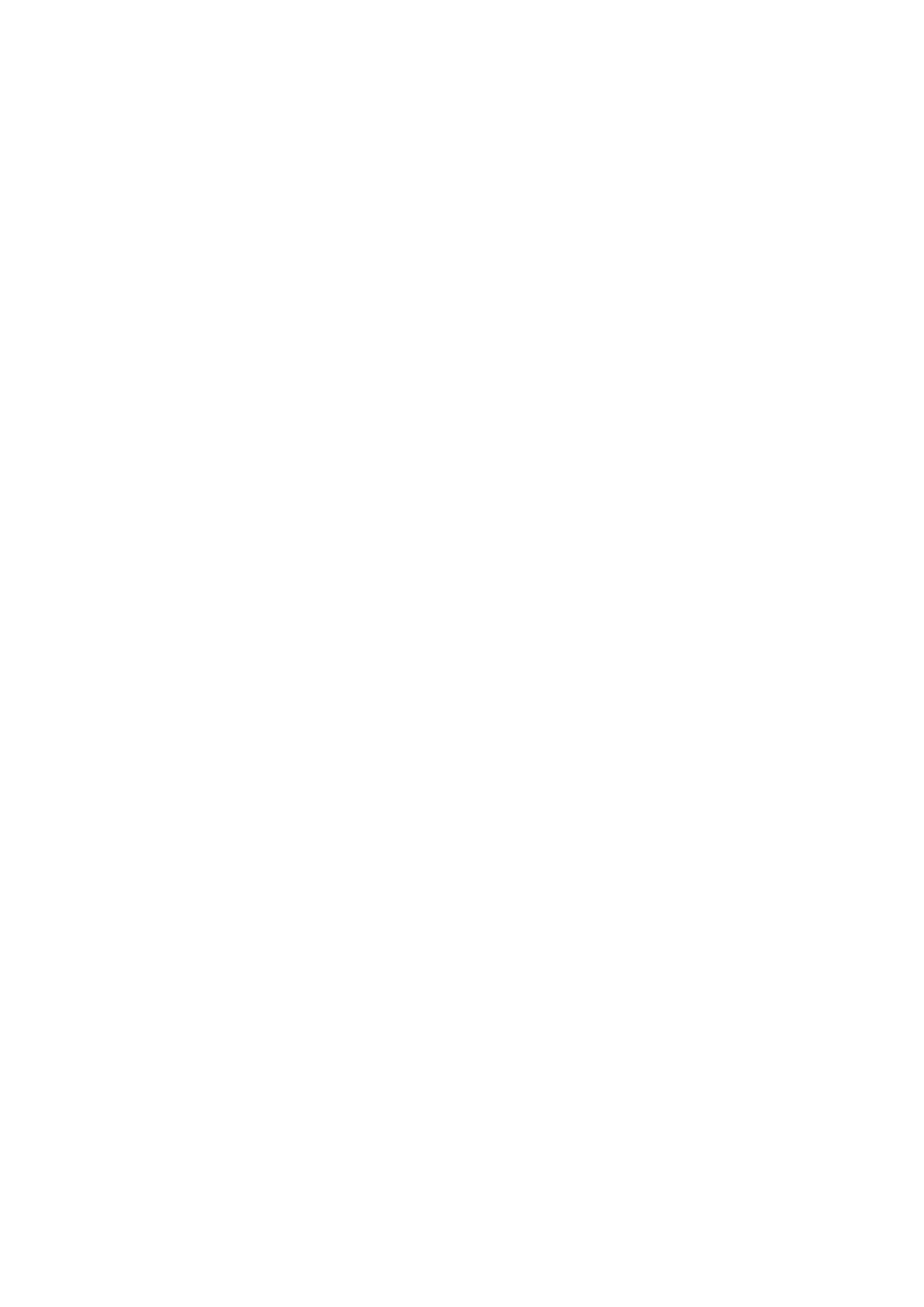

# **Planning and Development Amendment Regulation 2020 (No 1)**

**Subordinate Law SL2020-28**

made under the **[Planning and Development Act 2007](http://www.legislation.act.gov.au/a/2007-24)**

# **Contents**

|   |                                                               | Page |
|---|---------------------------------------------------------------|------|
|   | Name of regulation                                            |      |
| 2 | Commencement                                                  |      |
| 3 | Legislation amended                                           |      |
|   | Section 400                                                   |      |
| 5 | Schedule 1, section 1.90 (1), except notes                    |      |
| 6 | Schedule 1, section 1.96, definition of existing ground level |      |
|   |                                                               |      |

J2019-1389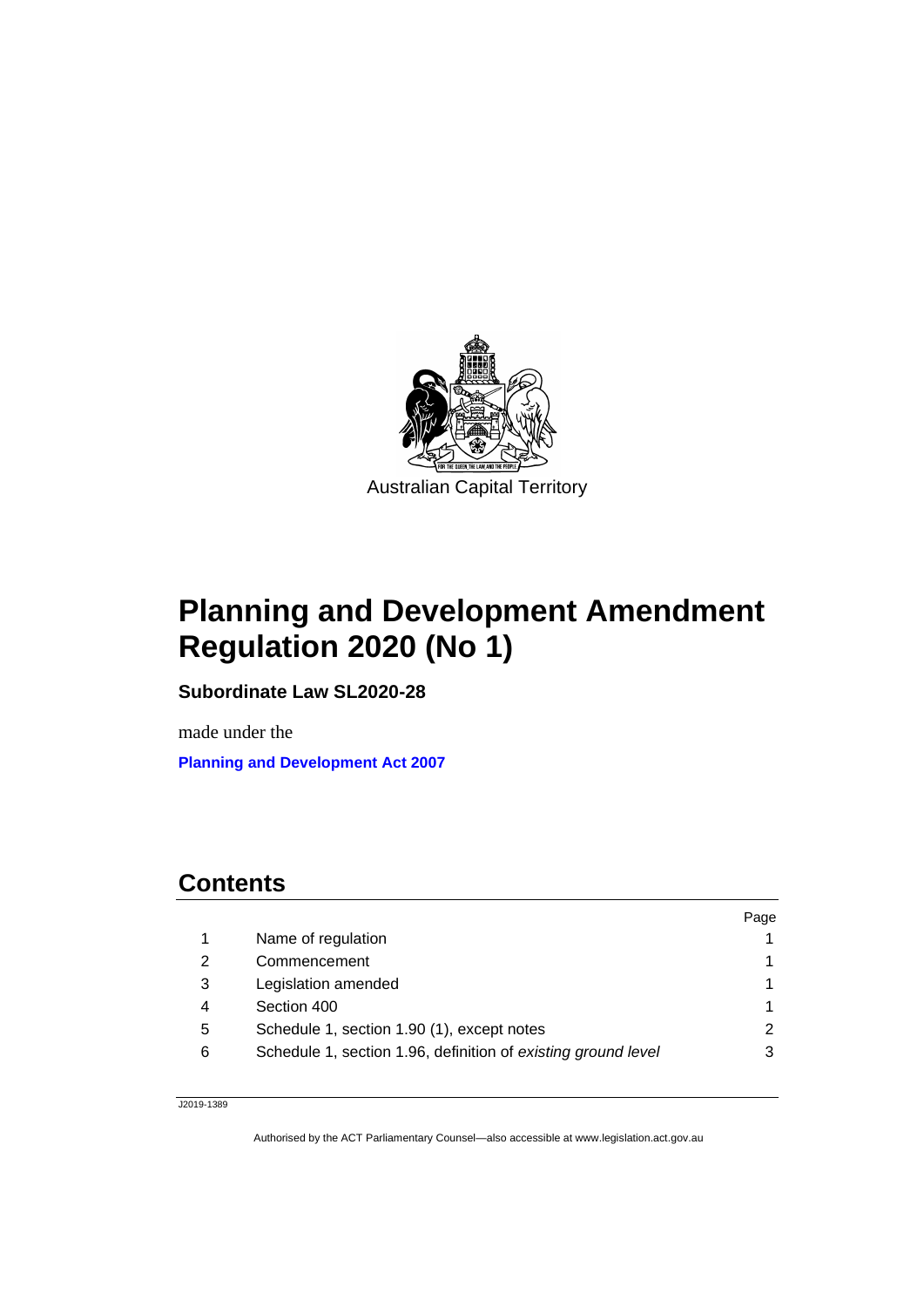| Contents |
|----------|
|----------|

| . .<br>۰.<br>× |  |
|----------------|--|
|                |  |

|                 | Schedule 1, section 1.96A (1), definition of existing school,<br>paragraph (a)         | 3 |
|-----------------|----------------------------------------------------------------------------------------|---|
| 8               | Schedule 1, section 1.96A (1), definition of existing school,<br>paragraph (b) (i) (A) | 3 |
| 9               | Schedule 1, section 1.97, definition of existing school campus                         | 4 |
| 10              | Schedule 1, new section 1.99AA                                                         | 4 |
| 11              | Schedule 1, section 1.99C (a) and examples and note                                    | 5 |
| 12 <sup>2</sup> | Schedule 1, section 1.99J                                                              | 6 |
| 13              | Schedule 1, section 1.113                                                              | 6 |
| 14              | Dictionary, note 2                                                                     | 8 |
| 15              | Dictionary, note 3                                                                     | 8 |

contents 2 Planning and Development Amendment Regulation 2020 (No 1)

SL2020-28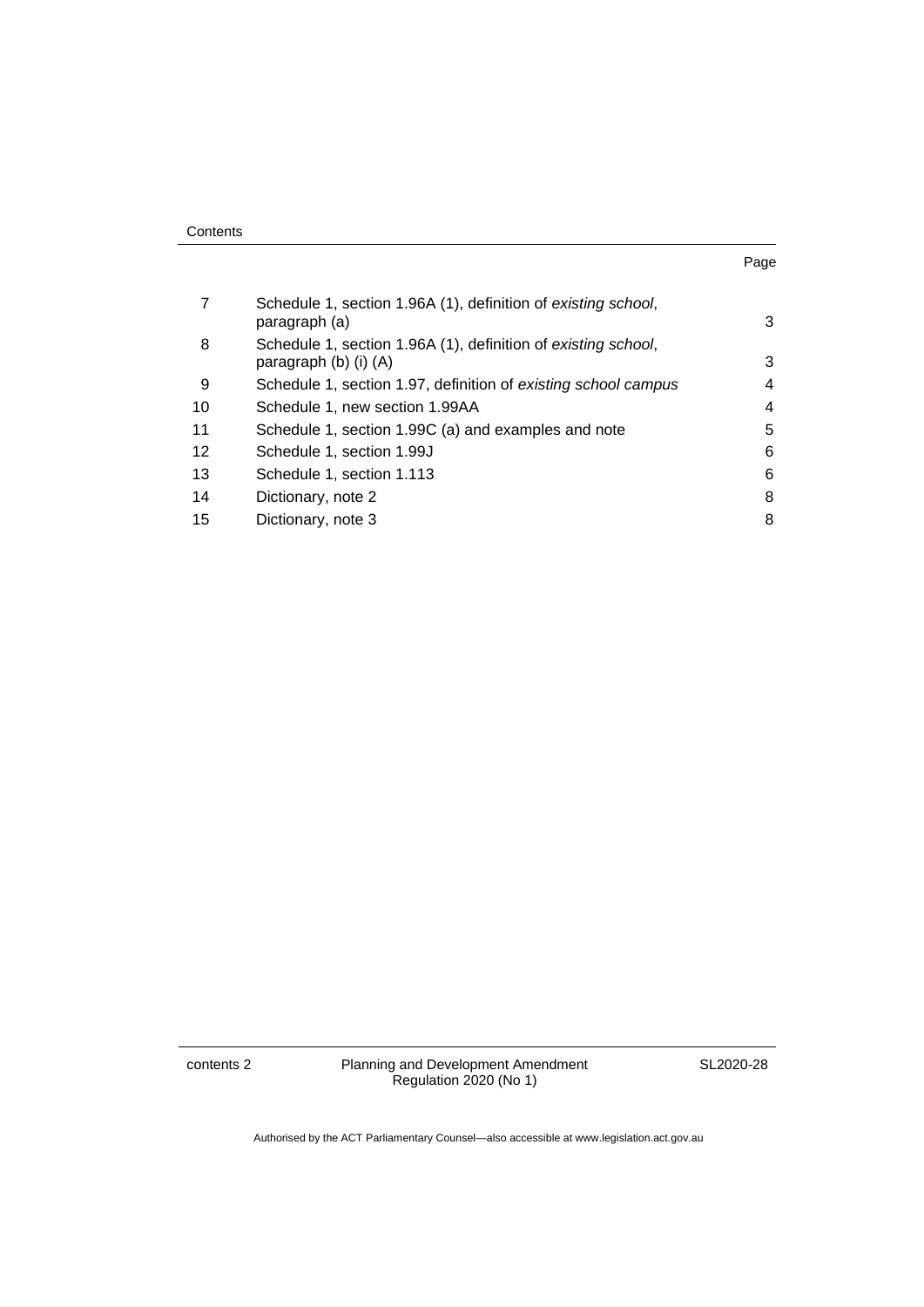<span id="page-4-3"></span><span id="page-4-2"></span><span id="page-4-1"></span><span id="page-4-0"></span>

|                                                               | <b>Name of regulation</b>                                                                                                                                                                                                                                                                    |  |
|---------------------------------------------------------------|----------------------------------------------------------------------------------------------------------------------------------------------------------------------------------------------------------------------------------------------------------------------------------------------|--|
|                                                               | This regulation is the Planning and Development Amendment<br>Regulation 2020 (No 1).                                                                                                                                                                                                         |  |
| $\overline{2}$                                                | <b>Commencement</b>                                                                                                                                                                                                                                                                          |  |
|                                                               | This regulation commences on the day after its notification day.                                                                                                                                                                                                                             |  |
|                                                               | <b>Note</b><br>The naming and commencement provisions automatically commence on<br>the notification day (see Legislation Act, $s$ 75 (1)).                                                                                                                                                   |  |
| 3                                                             | <b>Legislation amended</b>                                                                                                                                                                                                                                                                   |  |
|                                                               | regulation<br>amends<br>the<br>This<br>Planning and<br>Development<br><b>Regulation 2008.</b>                                                                                                                                                                                                |  |
| $\overline{\mathbf{4}}$                                       | <b>Section 400</b>                                                                                                                                                                                                                                                                           |  |
|                                                               | substitute                                                                                                                                                                                                                                                                                   |  |
| 400<br>Disapplication of Legislation Act, s 47 (6)-regulation |                                                                                                                                                                                                                                                                                              |  |
|                                                               | The Legislation Act, section 47 (6) does not apply to the <i>All Groups</i><br>Consumer Price Index.                                                                                                                                                                                         |  |
|                                                               | Note 1<br>The text of an applied, adopted or incorporated instrument, whether<br>applied as in force from time to time or at a particular time, is taken to be<br>a notifiable instrument if the operation of the Legislation Act, s 47 (5) or<br>$(6)$ is not disapplied (see s 47 $(7)$ ). |  |
|                                                               | Note 2<br>The All Groups Consumer Price Index may be accessed at<br>www.abs.gov.au.                                                                                                                                                                                                          |  |
|                                                               |                                                                                                                                                                                                                                                                                              |  |

SL2020-28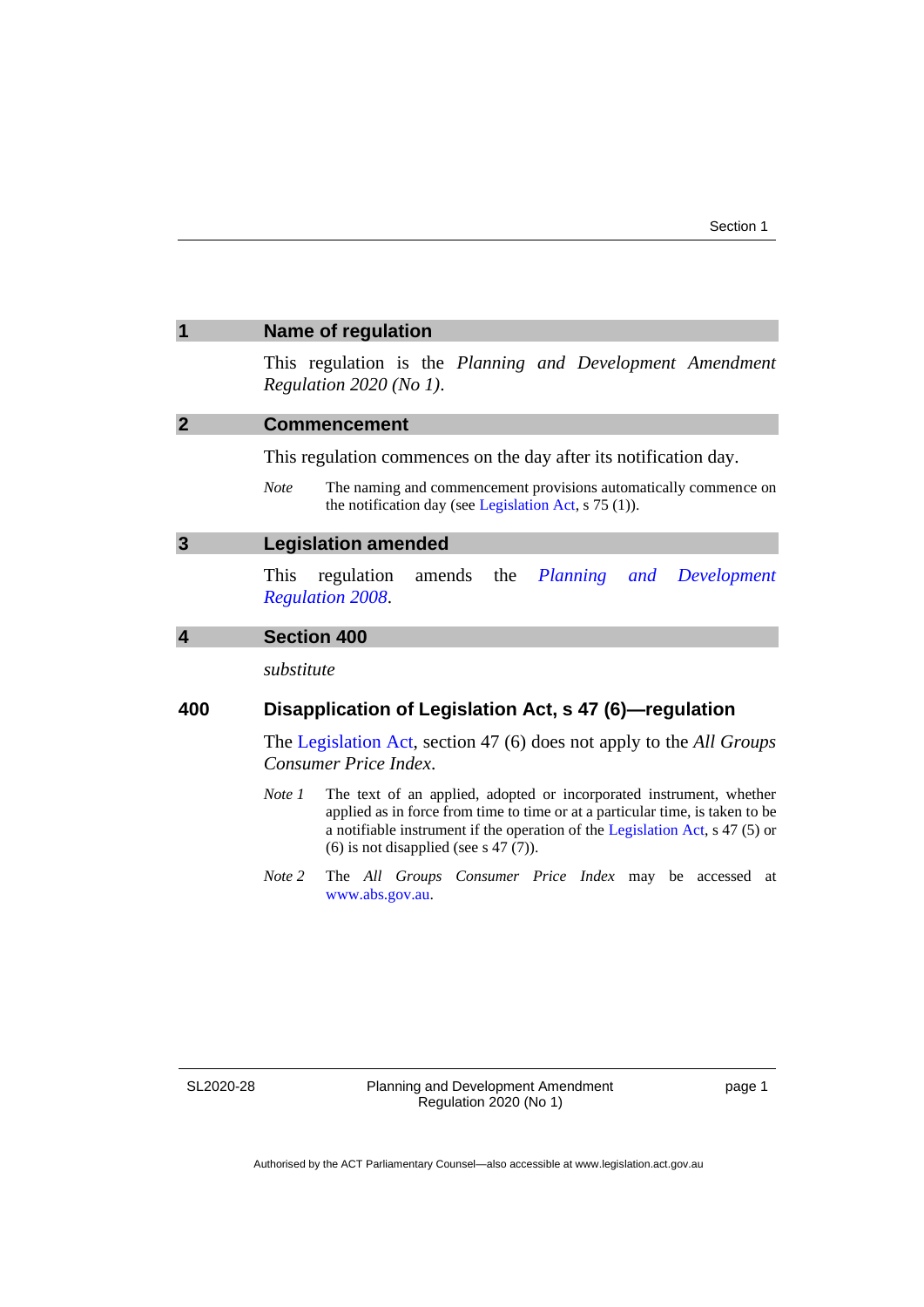#### <span id="page-5-0"></span>**5 Schedule 1, section 1.90 (1), except notes**

#### *substitute*

- (1) A designated development for public works carried out by or for the Territory if—
	- (a) the development complies with the general exemption criteria that are applicable to the development; and
	- (b) 1 of the following applies to the development:
		- (i) an authorisation has been granted under the *[Environment](http://www.legislation.act.gov.au/a/1997-92)  [Protection Act 1997](http://www.legislation.act.gov.au/a/1997-92)*, section 49 in relation to the development;
		- (ii) the environment protection authority has entered into an environmental protection agreement under the *[Environment Protection Act 1997](http://www.legislation.act.gov.au/a/1997-92)*, section 38 in relation to the activity with the person who is conducting, or proposing to conduct, the activity;
		- (iii) the development does not require an environmental authorisation or environmental protection agreement under the *[Environment Protection Act 1997](http://www.legislation.act.gov.au/a/1997-92)*; and
	- (c) if the development is for minor public works carried out in a reserve—the development is carried out in accordance with a minor public works code approved by the conservator of flora and fauna under the *[Nature Conservation Act 2014](https://www.legislation.act.gov.au/a/2014-59)*, section 318A.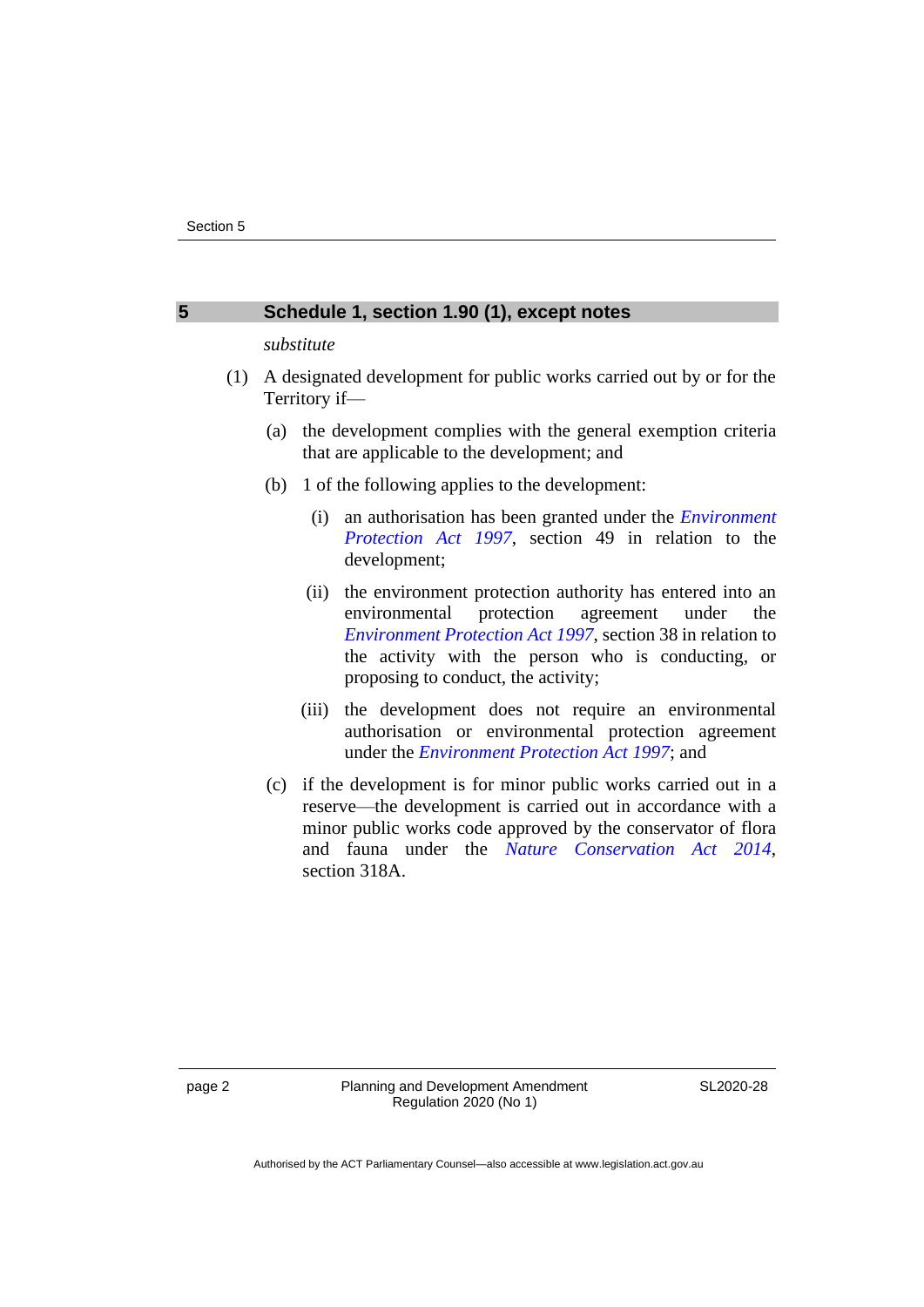# <span id="page-6-0"></span>**6 Schedule 1, section 1.96, definition of**  *existing ground level substitute*

*existing ground level*, in relation to an area, means—

- (a) for a school constructed on or before the commencement day the ground level of the area on the commencement day; or
- (b) for a school constructed after the commencement day with development approval—the ground level of the area at the time the approval is given.

# <span id="page-6-1"></span>**7 Schedule 1, section 1.96A (1), definition of**  *existing school***, paragraph (a)**

*omit*

that exists on the commencement day

*substitute*

constructed on or before the commencement day or with development approval

## <span id="page-6-2"></span>**8 Schedule 1, section 1.96A (1), definition of**  *existing school***, paragraph (b) (i) (A)**

*omit*

that existed before the commencement day

*substitute*

constructed on or before the commencement day or with development approval

SL2020-28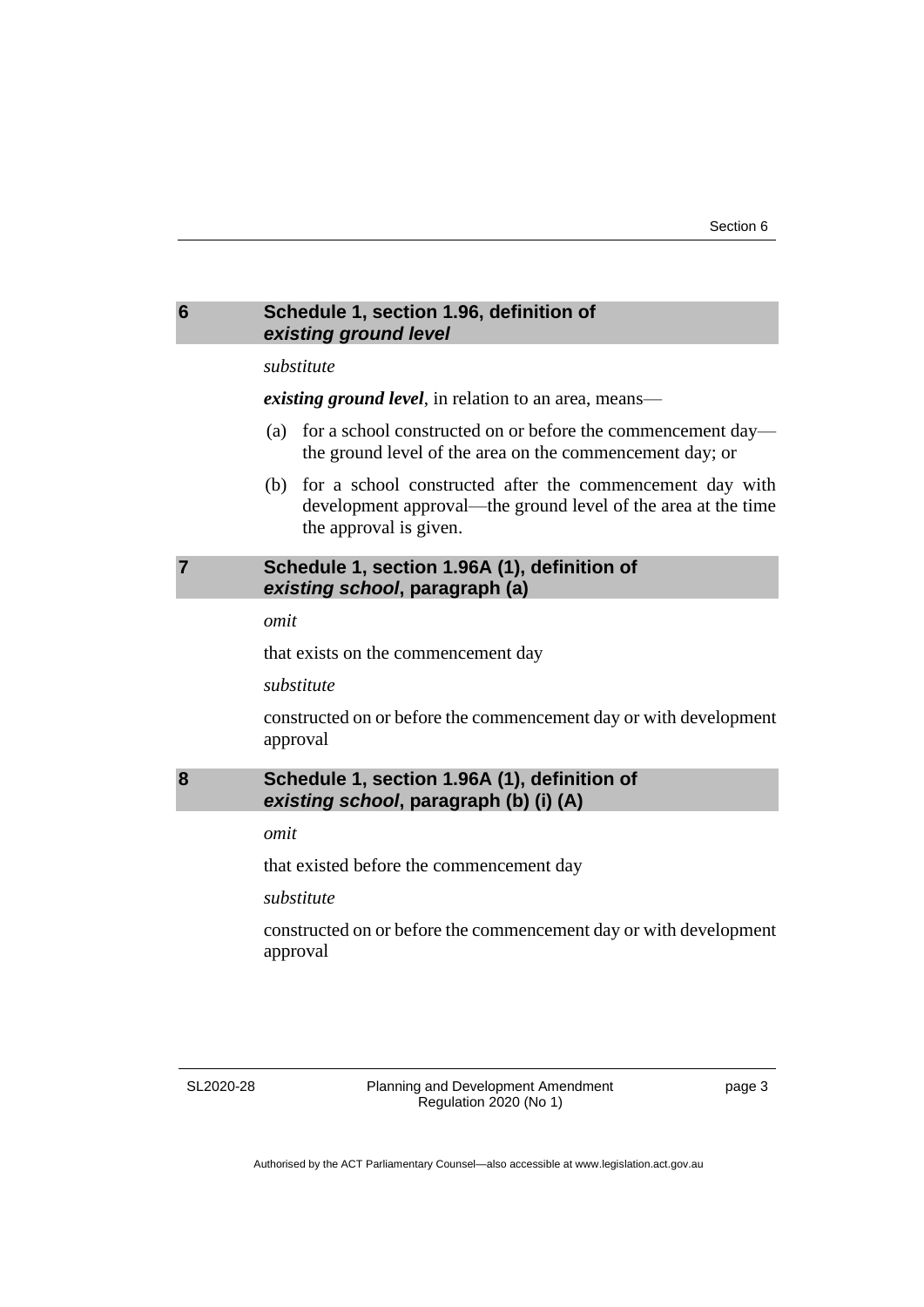#### <span id="page-7-0"></span>**9 Schedule 1, section 1.97, definition of**  *existing school campus*

*omit*

on the commencement day

### <span id="page-7-1"></span>**10 Schedule 1, new section 1.99AA**

*before section 1.99A, insert*

#### **1.99AA Additional exemption criterion—bushfire prone areas**

- (1) If any of the following developments is in a bushfire prone area, the development must have written agreement from the emergency services commissioner under the strategic bushfire management plan:
	- (a) section 1.99C (Schools—new buildings or alterations to buildings);
	- (b) section 1.99E (Schools—entrances);
	- (c) section 1.99F (Schools—verandahs etc);
	- (d) section 1.99J (Schools—shade structures);
	- (e) section 1.99K (Schools—covered external walkways);
	- (f) section 1.99N (Schools—landscape gardening);
	- (g) section 1.99Q (Schools—toilet and changeroom facilities);
	- (h) section 1.99U (Schools—demountable and transportable buildings).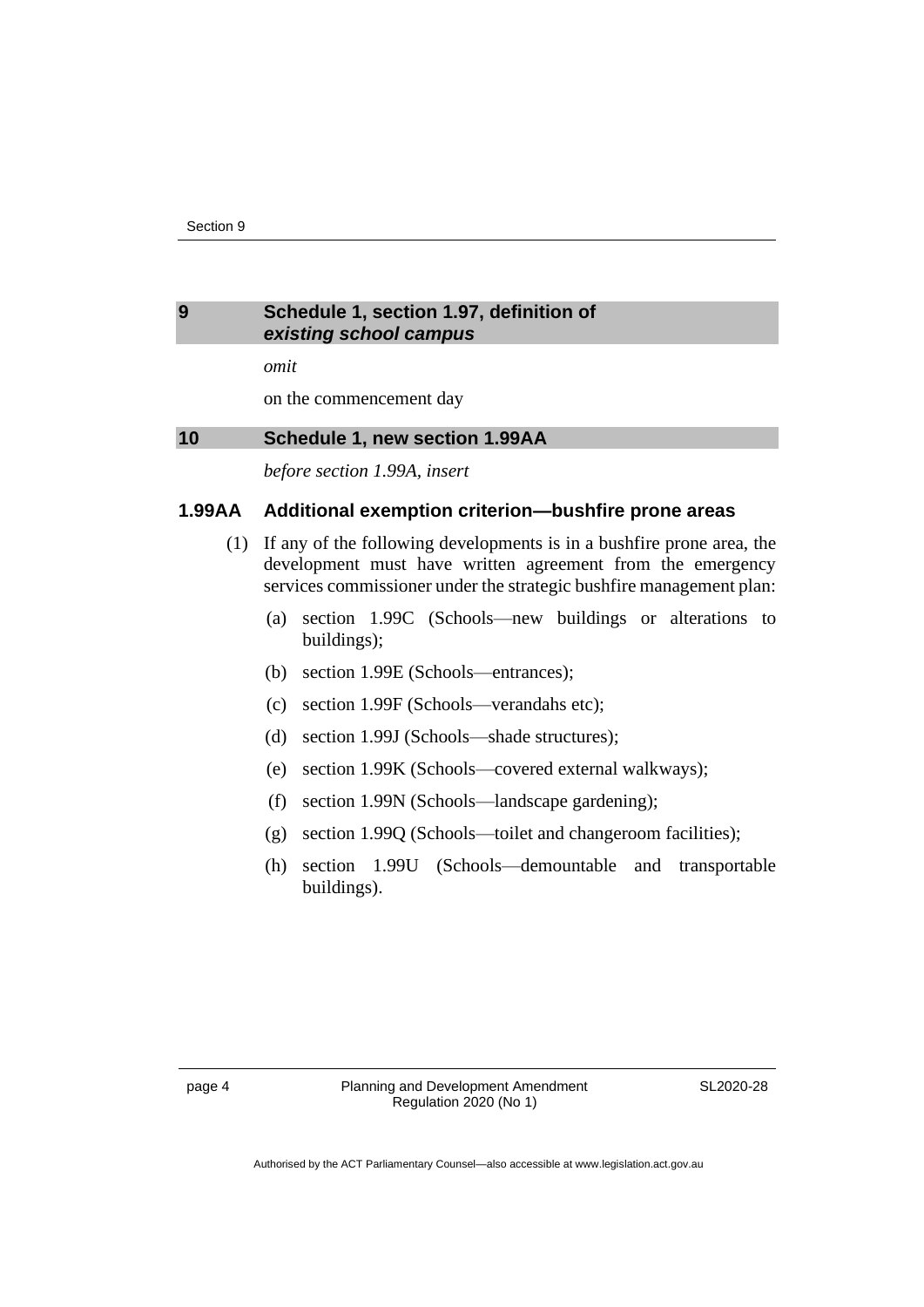(2) In this section:

*bushfire prone area* means an area that is at high risk of being impacted by bushfires mentioned in the strategic bushfire management plan.

*strategic bushfire management plan*—see the *[Emergencies](http://www.legislation.act.gov.au/a/2004-28)  Act [2004](http://www.legislation.act.gov.au/a/2004-28)*, dictionary.

#### <span id="page-8-0"></span>**11 Schedule 1, section 1.99C (a) and examples and note**

#### *substitute*

- (a) the building is any of the following:
	- (i) a class 3 building;
	- (ii) a class 5 building that is ancillary to, and supports the functions of, an existing school;
	- (iii) a class 9b building; and

#### **Example—class 3 building**

dormitory

#### **Example—class 5 building**

office

#### **Examples—class 9b building**

hall, auditorium, gymnasium, library, classroom, environment learning centre

*Note Class*, for a building or structure, means the class of building or structure under the building code (see dict).

SL2020-28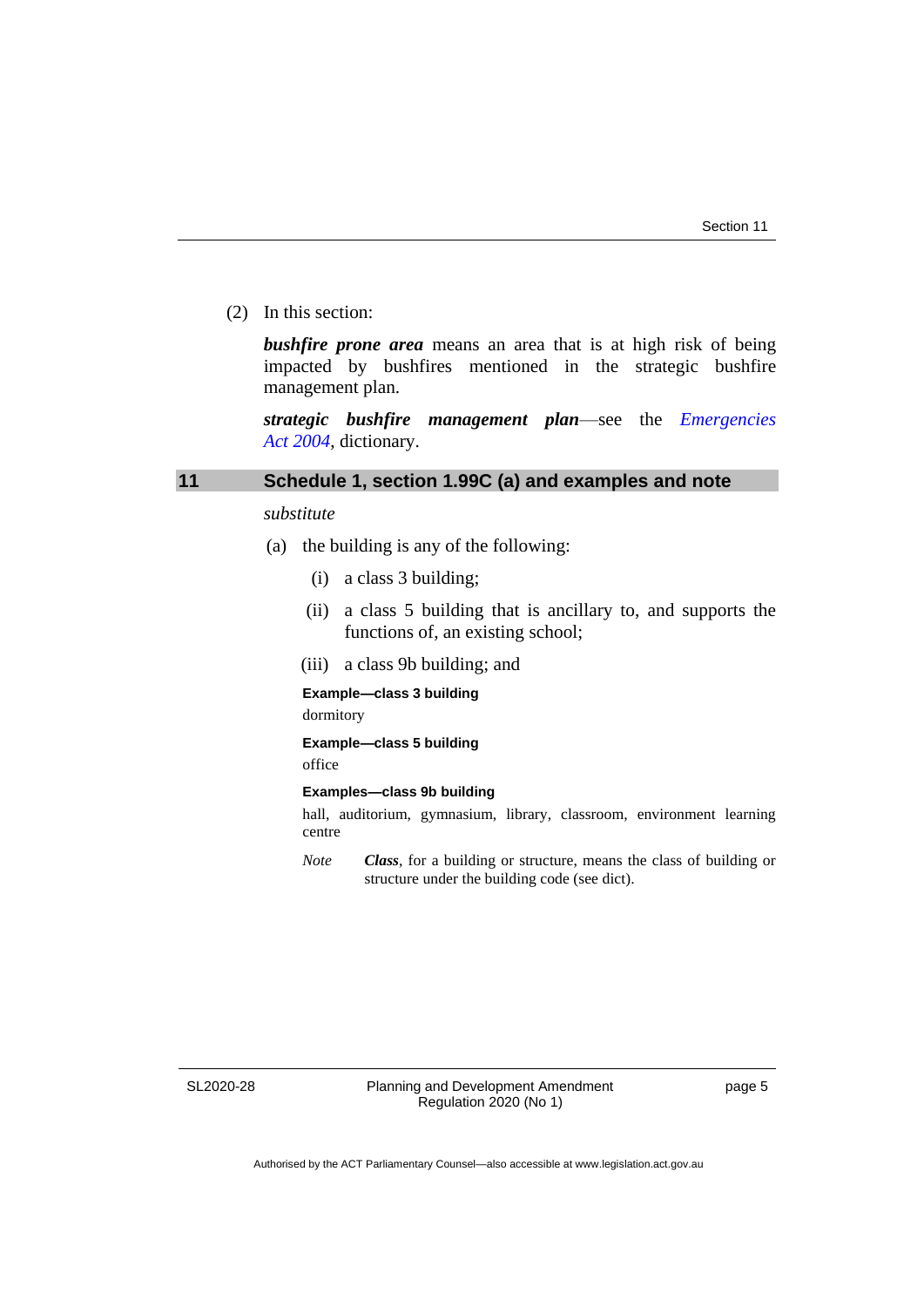#### <span id="page-9-0"></span>**12 Schedule 1, section 1.99J**

*substitute*

## **1.99J Schools—shade structures**

A designated development for building or installing a shade structure (and carrying out any related earthworks or other construction work on or under the land) if—

- (a) the shade structure is unenclosed on at least 2 sides; and
- (b) 1 of the following applies to the shade structure:
	- (i) if the shade structure is more than 30m from the boundary of a block in a residential zone—the shade structure has a height of not more than 12m above existing ground level;
	- (ii) if the shade structure is 30m or less from the boundary of a block in a residential zone—the shade structure has—
		- (A) a height of not more than 10m above existing ground level; and
		- (B) a plan area of not more than  $200m^2$ .

## <span id="page-9-1"></span>**13 Schedule 1, section 1.113**

*substitute*

# **1.113 Electric vehicle charging points**

- (1) A designated development for an electric vehicle charging point on a block if—
	- (a) the development complies with the general exemption criteria, other than section 1.18 (Criterion 8—compliance with other applicable exemption criteria), that are applicable to the development; and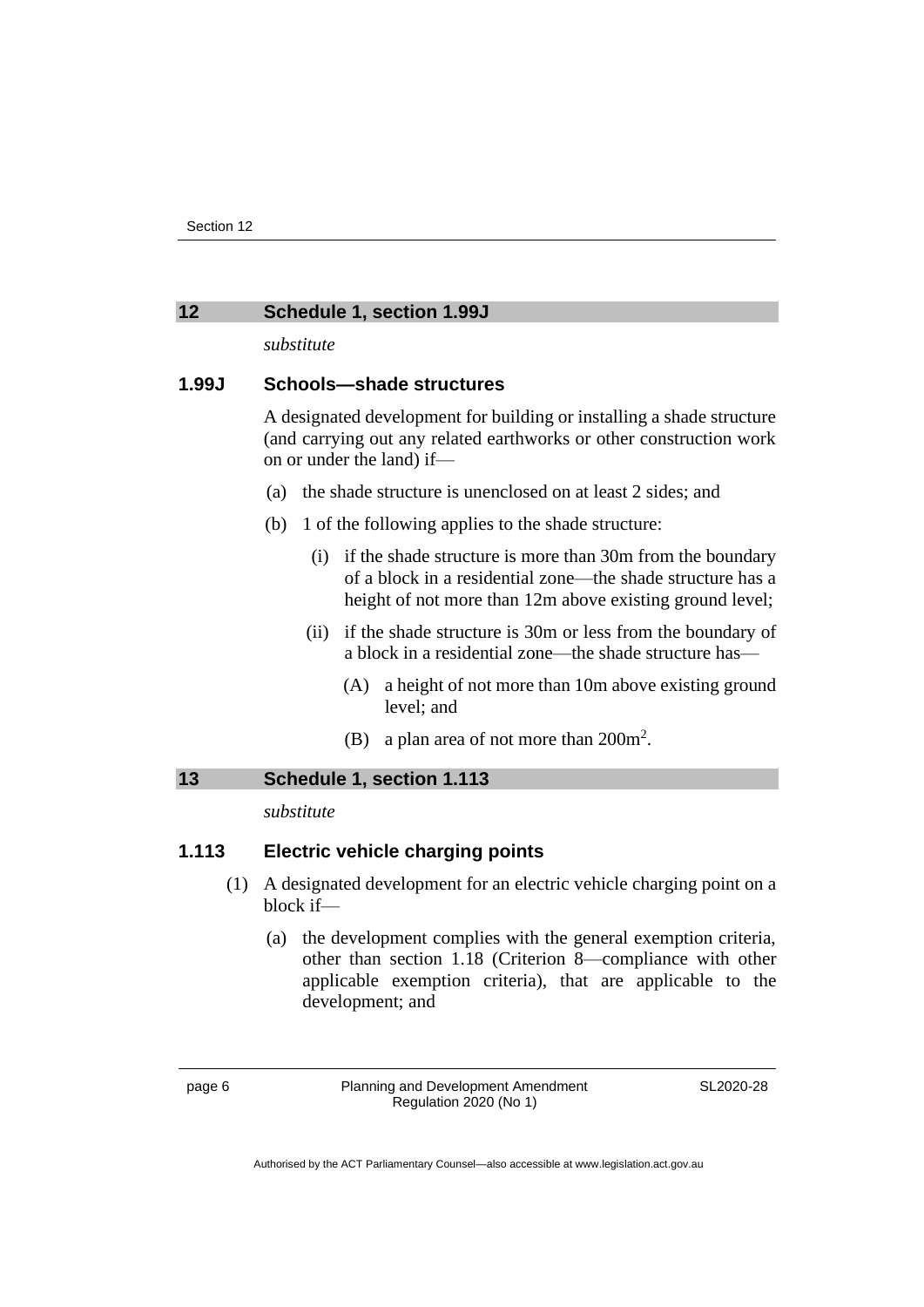- (b) electricity services are already connected—
	- (i) to the block; or
	- (ii) up to the boundary of the block; and
- (c) each electric vehicle charging point has—
	- (i) a height of not more than 2.5m; and
	- (ii) a plan area of not more than  $2m^2$ ; and
- (d) the development complies with Australian/New Zealand Standard AS/NZS 60079.10 (Explosive atmospheres) as in force from time to time; and
	- *Note* AS/NZS 60079.10 does not need to be notified under the [Legislation Act](http://www.legislation.act.gov.au/a/2001-14) because s 47 (6) does not apply (see *[Planning and](http://www.legislation.act.gov.au/a/2007-24)  [Development Act 2007](http://www.legislation.act.gov.au/a/2007-24)*, s 426 (4) and [Legislation Act,](http://www.legislation.act.gov.au/a/2001-14) s 47 (7)). The standard may be purchased at [www.standards.org.au.](http://www.standards.org.au/)
- (e) if the development is for 1 or more fast charging points or 3 or more regular charging points—the person undertaking the development complies with electricity distribution obligations; and
- (f) if the block already has 3 or more electric vehicle charging points—the person undertaking the development complies with electricity distribution obligations.
- (2) In this section:

*ActewAGL Distribution*—see section 26 (5).

*electricity distribution obligations*—a person complies with *electricity distribution obligations* if the person—

- (a) has obtained a statement of compliance with electricity network requirements from ActewAGL Distribution before undertaking any construction for the development; and
- (b) complies with any conditions imposed under the statement.

SL2020-28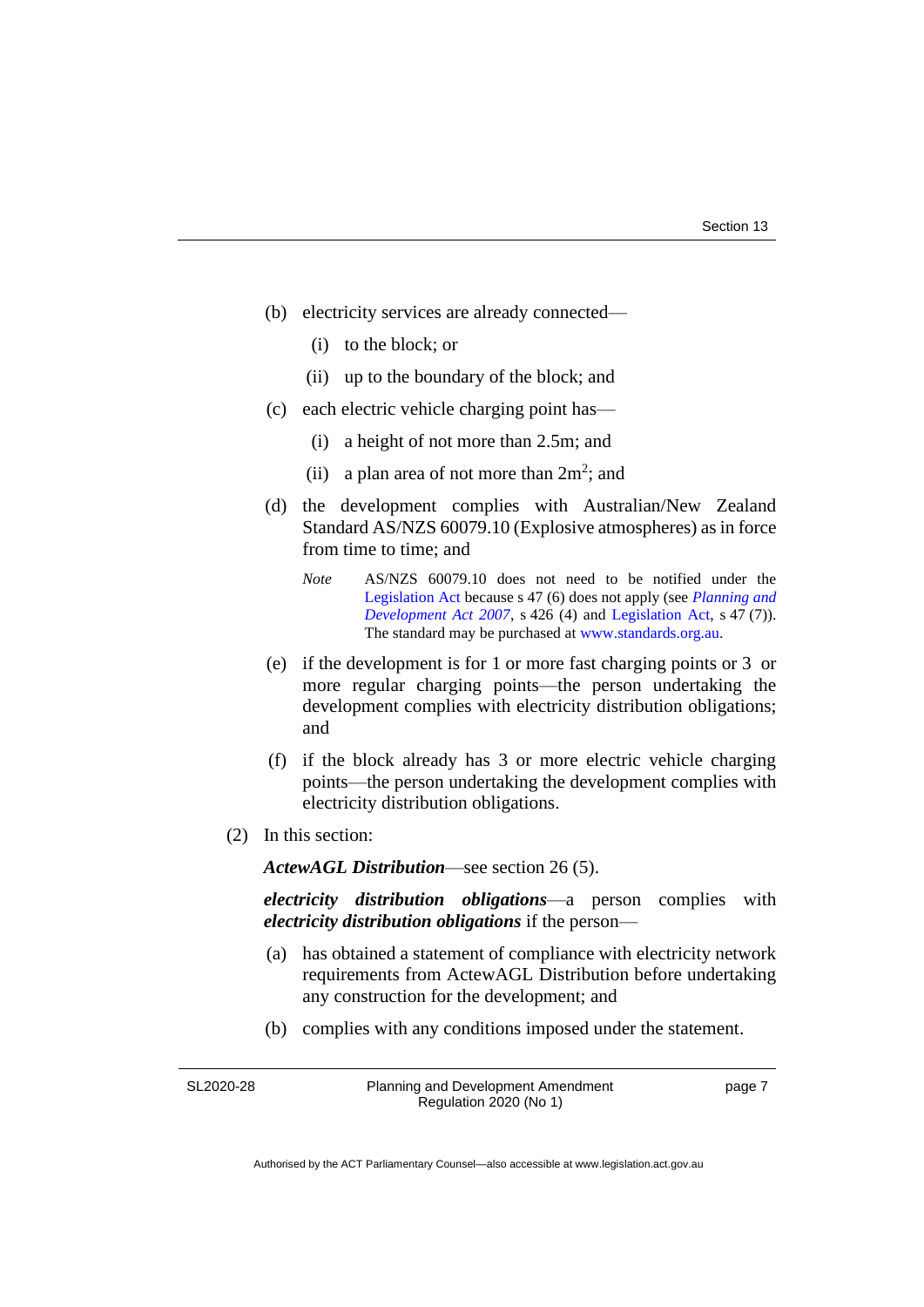*electricity services* means the services described in the *[Utilities](http://www.legislation.act.gov.au/a/2000-65)  Act [2000](http://www.legislation.act.gov.au/a/2000-65)*, section 6.

*electric vehicle charging point* means a structure and any ancillary infrastructure that allows for the charging of an electric vehicle.

*fast charging point* means an electric vehicle charging point with a capacity of 50kW or more.

*regular charging point* means an electric vehicle charging point with a capacity of less than 50kW.

<span id="page-11-0"></span>

| 14 | Dictionary, note 2 |
|----|--------------------|
|----|--------------------|

*insert*

• emergency services commissioner

<span id="page-11-1"></span>**15 Dictionary, note 3**

*insert*

development approval

page 8 Planning and Development Amendment Regulation 2020 (No 1)